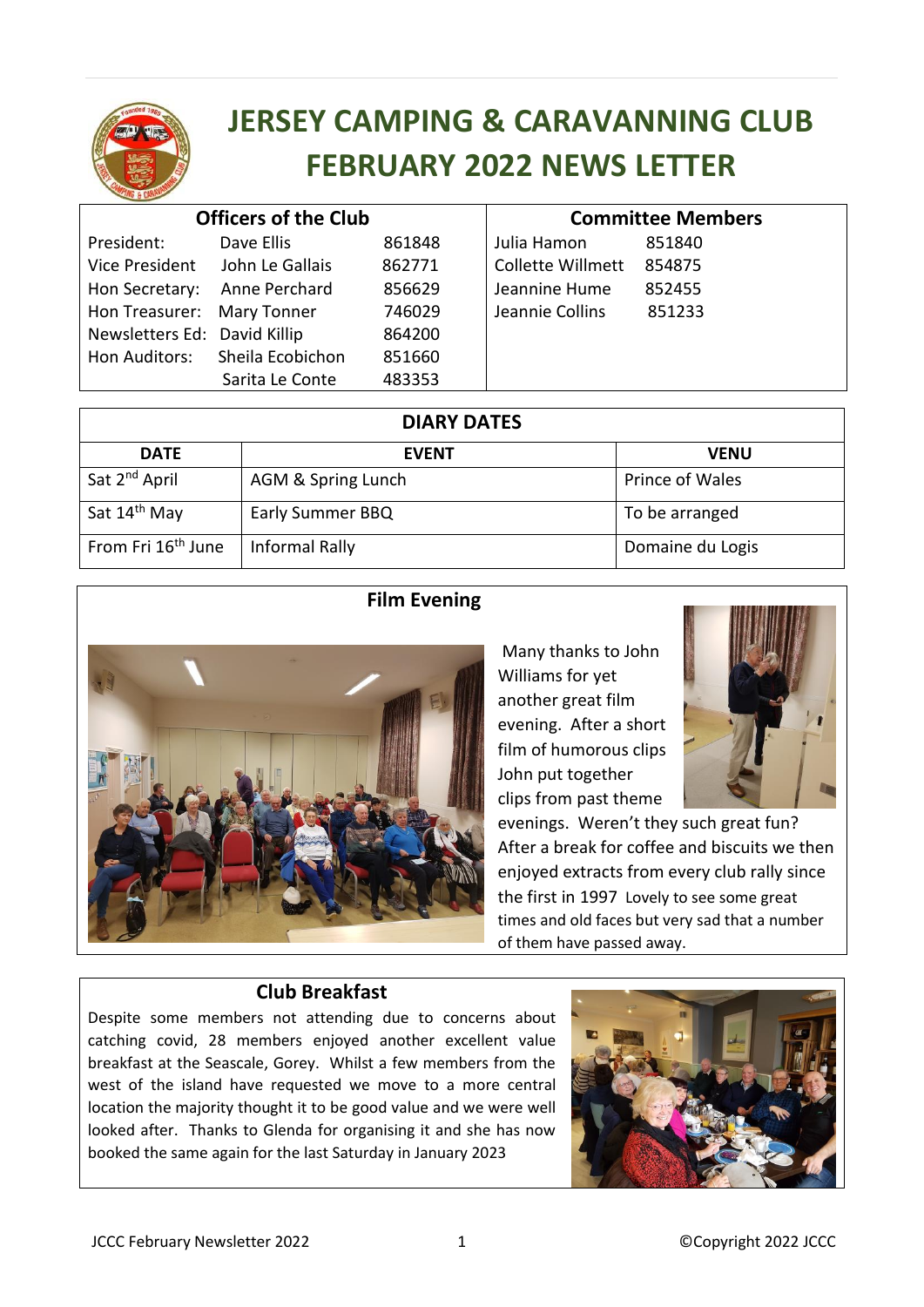# **February Bowling Evening**



Whilst only 12 members went along to actually bowl the event is still as popular as ever with a total of 33 attending. It just goes to show it is the social gathering and presence of food that pulls us all together!

With 12 bowling we were split into 2 lanes and the eventual top scorers were Audrey Gallichan for the ladies and equal top Don Le Quesne and Dave Killip for the men. After the game we all enjoyed a generous buffet spread. Many thanks to Collette for organising the event again.

#### **A Message from your president Dave Ellis**

Dear Fellow club members

I write with a heartfelt plea to you all.

I am sure you are aware that over the years we, as a club, have always been well served by an enthusiastic, efficient and hard-working committee. There have, of course, been changes of committee members over the years but the dedication to their club has always been first class. The time has come when three of the current long standing members and one of the officers have decided that it is time for them to stand down.

I am therefore appealing to all members to seriously consider letting their name go forward at the AGM as a committee member. I am aware that some of you have served in the past but maybe you feel that having had a break you are ready to serve the club again?

It is not an onerous task, we meet 4 or 5 times a year, usually in the mornings and meetings only last an hour or so and that is allowing time for a chat and a laugh and a cup of coffee. We no longer spend time cooking for the Theme evening and decorating the hall and all those things that used to take up a lot of time and effort. It really is now just a question of organising future meetings but it does have to be done.

We might be able to persuade some of the current committee to stay one more "very last year" but that really is it and I would have to say with great sadness that without new people coming through for the committee the AGM of 2023 will be the closure of the club, we cannot run without a committee. So please seriously consider if you can help the club to continue to provide a great venue for all of us linked by a previous or ongoing love of all things camping.

Dave Ellis

President

## **Newsletter Editor**

Following on from the message from Dave Ellis I regret to advise you that I am one of the committee members who will be standing down as your Newsletters Editor at the AGM. Having served on the committee for 12 years I would like a break and it is time for someone else with enthusiasm to take on the role. I would like to say it is not too onerous with primarily the need to keep members updated on club news and forthcoming events. I would be most willing to help anyone interested in taking on the role.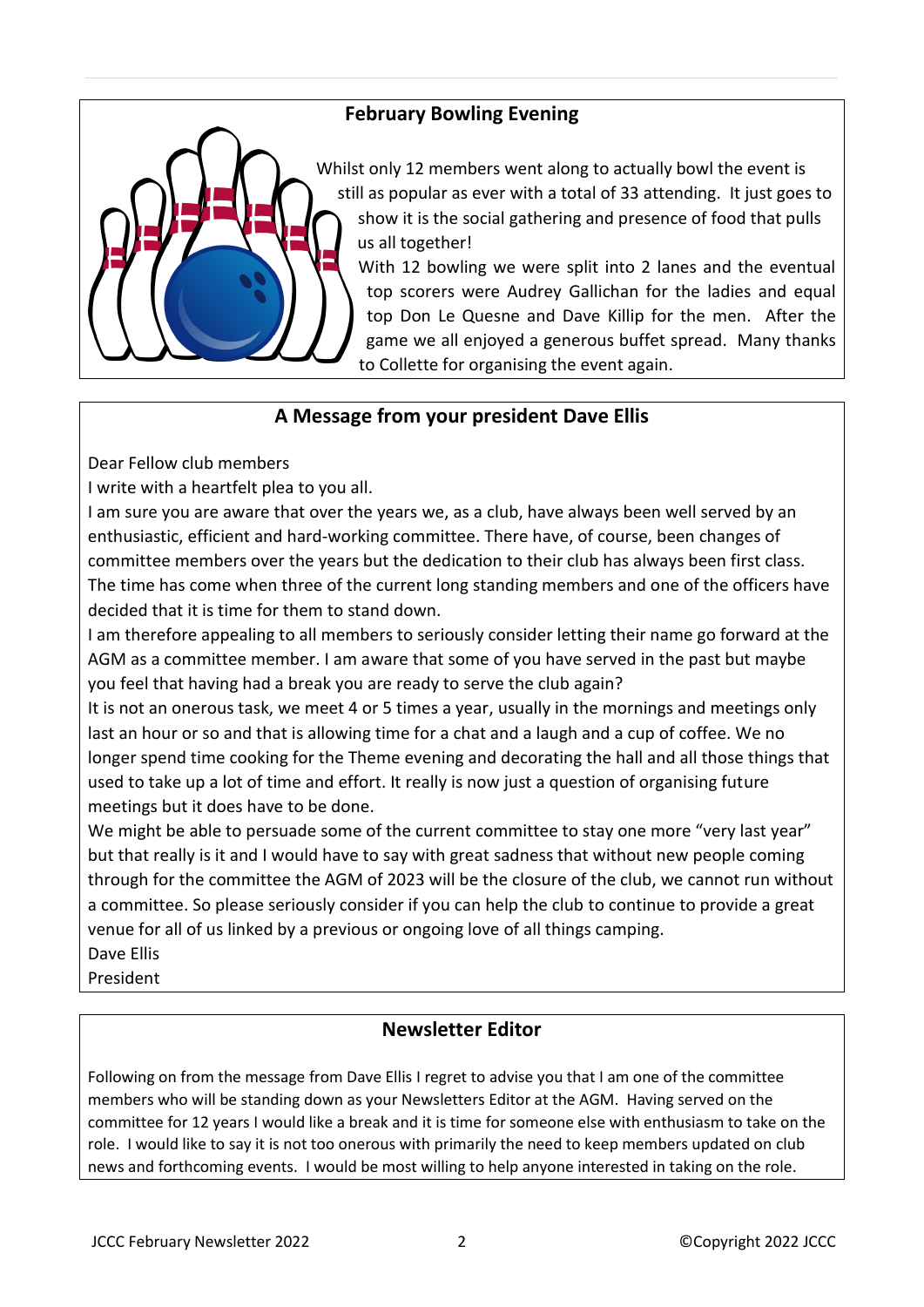# **AGM & Spring lunch**

The AGM followed by a lunch will be on Saturday 2<sup>nd</sup> April at the Prince of Wales, Greve de Lecq. **The AGM will start at 12.30 prompt** so please get there in ample time to park and be seated. N.B you will not be able to vote unless you have paid your subs before the meeting. Attached below is the menu which is £30 including coffee and mints and the service charge. Please return your menu choices and payment to Mary by no later than the  $25<sup>th</sup>$  March. Please note Dave Ellis's message about the future of our club



As we do not have a rally organiser at the moment and fewer members still have caravans or motorhomes there will not be a formal rally this year. Instead, there will be an informal gathering from the  $16<sup>th</sup>$  June when some of our members intend to be at the Domain du Logis. Although nothing formal will be organised there is bound to be a group dinner in the campsite restaurant and most likely a group dinner in the recently acquired restaurant by Miguel and Delphine in Combourg. Oh, and of course the usual group BBQs and the occasional drink or two!

# **Attestation d'Accueil**

An attestation d'accueil is a certificate that non-EU citizens visiting friends and family in France may need for short trips.

This has only become valid to UK citizens since Brexit and I have read reports of some drivers being checked on arrival and others in general road checks.

**If you are in your car, camper or with a caravan and do not have an attestation d'accueil or accommodation booking and are checked you will need to show you have funds of 120€ per day per traveller for the duration of yo ur time in France. For further information and where to obtain one use this link:https://www.leggettpm.com/en/attestation-daccueil-what-is-it-do-ineed-it-and-how-do-i-get-one/**